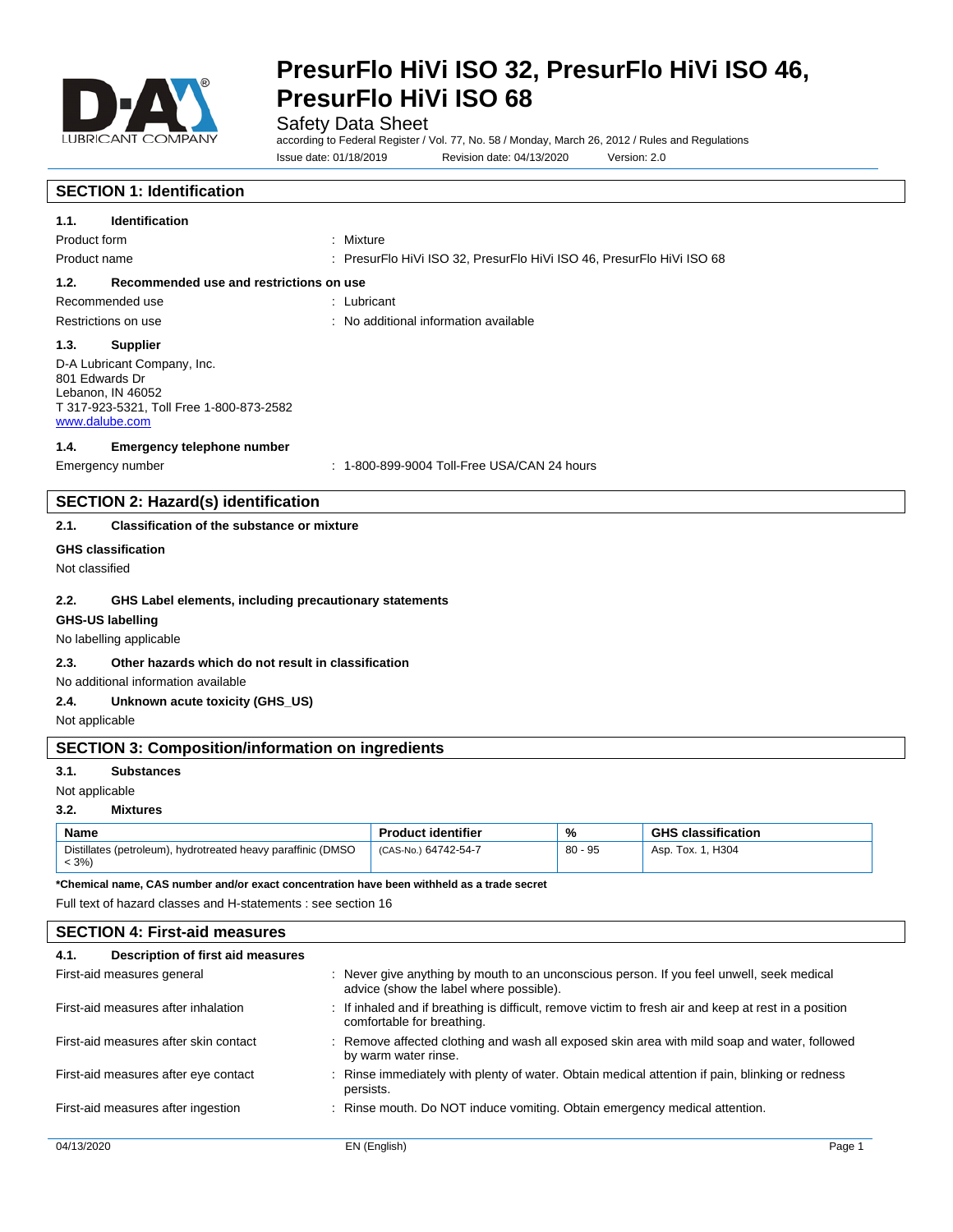Safety Data Sheet

according to Federal Register / Vol. 77, No. 58 / Monday, March 26, 2012 / Rules and Regulations

# **4.2. Most important symptoms and effects (acute and delayed)**

 $\lceil$ 

Symptoms/effects : Not expected to present a significant hazard under anticipated conditions of normal use.

# **4.3. Immediate medical attention and special treatment, if necessary**

Treat symptomatically.

| <b>SECTION 5: Fire-fighting measures</b>           |                                                                |                                                                                                                                                                                                   |  |
|----------------------------------------------------|----------------------------------------------------------------|---------------------------------------------------------------------------------------------------------------------------------------------------------------------------------------------------|--|
| 5.1.                                               | Suitable (and unsuitable) extinguishing media                  |                                                                                                                                                                                                   |  |
|                                                    | Suitable extinguishing media                                   | : Foam. Dry powder. Carbon dioxide. Water spray. Sand.                                                                                                                                            |  |
|                                                    | Unsuitable extinguishing media                                 | : Do not use a heavy water stream.                                                                                                                                                                |  |
| 5.2.<br>Specific hazards arising from the chemical |                                                                |                                                                                                                                                                                                   |  |
| Fire hazard                                        |                                                                | Burning produces irritating, toxic and noxious fumes.<br>÷                                                                                                                                        |  |
| Reactivity<br>: No dangerous reactions known.      |                                                                |                                                                                                                                                                                                   |  |
| 5.3.                                               | Special protective equipment and precautions for fire-fighters |                                                                                                                                                                                                   |  |
|                                                    | Firefighting instructions                                      | : Use water spray or fog for cooling exposed containers. Exercise caution when fighting any<br>chemical fire. Prevent fire fighting water from entering the environment.                          |  |
|                                                    | Protection during firefighting                                 | Do not enter fire area without proper protective equipment, including respiratory protection.<br>Wear fire/flame resistant/retardant clothing. Wear recommended personal protective<br>equipment. |  |

|        | <b>SECTION 6: Accidental release measures</b>                       |                                                                                                                                                   |  |
|--------|---------------------------------------------------------------------|---------------------------------------------------------------------------------------------------------------------------------------------------|--|
| 6.1.   | Personal precautions, protective equipment and emergency procedures |                                                                                                                                                   |  |
|        | General measures                                                    | : Avoid all eye and skin contact and do not breathe vapour and mist. Use personal protective<br>equipment as required.                            |  |
| 6.1.1. | For non-emergency personnel                                         |                                                                                                                                                   |  |
|        | Protective equipment                                                | $\therefore$ Refer to section 8.2.                                                                                                                |  |
|        | Emergency procedures                                                | : Evacuate unnecessary personnel.                                                                                                                 |  |
| 6.1.2. | For emergency responders                                            |                                                                                                                                                   |  |
|        | Protective equipment                                                | $\therefore$ Refer to section 8.2.                                                                                                                |  |
|        | Emergency procedures                                                | : Ventilate area.                                                                                                                                 |  |
| 6.2.   | <b>Environmental precautions</b>                                    |                                                                                                                                                   |  |
|        | Prevent entry to sewers and public waters.                          |                                                                                                                                                   |  |
| 6.3.   | Methods and material for containment and cleaning up                |                                                                                                                                                   |  |
|        | For containment                                                     | : Contain any spills with dikes or absorbents to prevent migration and entry into sewers or<br>streams.                                           |  |
|        | Methods for cleaning up                                             | : Soak up spills with inert solids, such as clay or diatomaceous earth as soon as possible. Collect<br>spillage. Store away from other materials. |  |
| 6.4.   | Reference to other sections                                         |                                                                                                                                                   |  |

See Heading 8. Exposure controls and personal protection.

| <b>SECTION 7: Handling and storage</b>                                                       |                                                                                                                                                                                                        |  |
|----------------------------------------------------------------------------------------------|--------------------------------------------------------------------------------------------------------------------------------------------------------------------------------------------------------|--|
| Precautions for safe handling<br>7.1.                                                        |                                                                                                                                                                                                        |  |
| Precautions for safe handling                                                                | : Wash hands and other exposed areas with mild soap and water before eating, drinking or<br>smoking and when leaving work. Provide good ventilation in process area to prevent formation<br>of vapour. |  |
| : Do not eat, drink or smoke when using this product.<br>Hygiene measures                    |                                                                                                                                                                                                        |  |
| Conditions for safe storage, including any incompatibilities<br>7.2.                         |                                                                                                                                                                                                        |  |
| : Keep only in the original container in a cool well ventilated place.<br>Storage conditions |                                                                                                                                                                                                        |  |
| Incompatible products                                                                        | : Strong bases. Strong acids. Strong oxidizers.                                                                                                                                                        |  |
| Incompatible materials                                                                       | : Sources of ignition. Direct sunlight.                                                                                                                                                                |  |

# **SECTION 8: Exposure controls/personal protection**

# **8.1. Control parameters**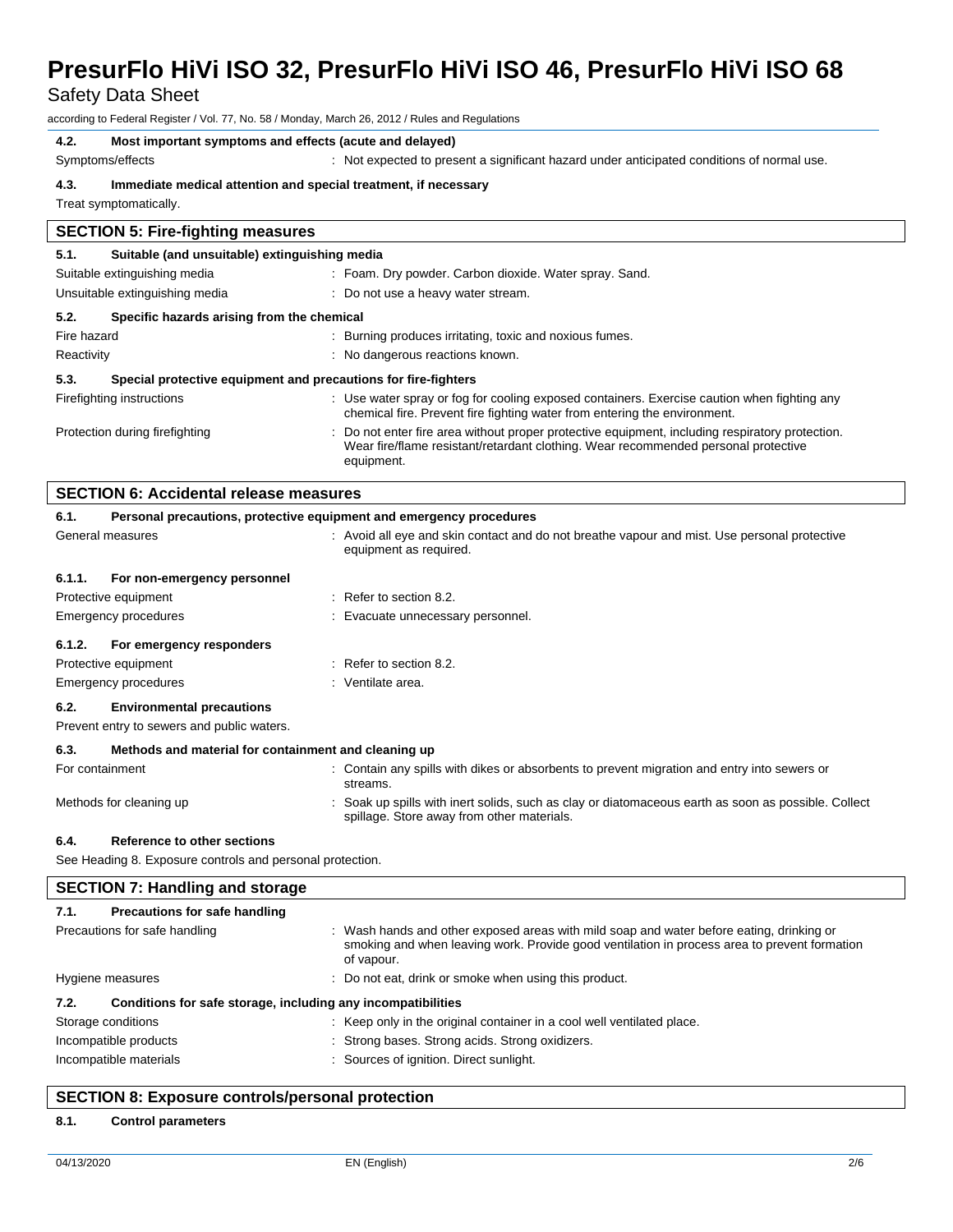Safety Data Sheet

according to Federal Register / Vol. 77, No. 58 / Monday, March 26, 2012 / Rules and Regulations

| Distillates (petroleum), hydrotreated heavy paraffinic (DMSO < 3%) (64742-54-7) |                                     |                     |
|---------------------------------------------------------------------------------|-------------------------------------|---------------------|
| <b>ACGIH</b><br>ACGIH TWA (mg/m <sup>3</sup> )                                  |                                     | $5 \text{ mg/m}^3$  |
| <b>ACGIH</b><br>ACGIH STEL (mg/m <sup>3</sup> )                                 |                                     | $10 \text{ mg/m}^3$ |
| OSHA                                                                            | OSHA PEL (TWA) (mg/m <sup>3</sup> ) | $5 \text{ mg/m}^3$  |

# **8.2. Appropriate engineering controls**

Appropriate engineering controls **intercational creational creating** mist or spray. Avoid splashing. Emergency eye wash fountains and safety showers should be available in the immediate vicinity of any potential exposure. Provide local exhaust or general room ventilation.

# **8.3. Individual protection measures/Personal protective equipment**

#### **Personal protective equipment:**

Avoid all unnecessary exposure.

#### **Hand protection:**

Wear suitable gloves resistant to chemical penetration. nitrile rubber gloves. natural rubber gloves

#### **Eye protection:**

Chemical goggles or safety glasses

### **Respiratory protection:**

In case of inadequate ventilation wear respiratory protection. Use an approved respirator equipped with oil/mist cartridges.

#### **Other information:**

Do not eat, drink or smoke during use.

| <b>SECTION 9: Physical and chemical properties</b>             |                     |  |  |  |
|----------------------------------------------------------------|---------------------|--|--|--|
| Information on basic physical and chemical properties<br>9.1.  |                     |  |  |  |
| Physical state                                                 | : Liquid            |  |  |  |
| Colour                                                         | : No data available |  |  |  |
| Odour                                                          | : petroleum         |  |  |  |
| Odour threshold                                                | : No data available |  |  |  |
| pH                                                             | : No data available |  |  |  |
| Melting point                                                  | : No data available |  |  |  |
| Freezing point                                                 | : No data available |  |  |  |
| Boiling point                                                  | : No data available |  |  |  |
| Flash point                                                    | : No data available |  |  |  |
| Relative evaporation rate (butylacetate=1)                     | : No data available |  |  |  |
| Flammability (solid, gas)                                      | : Non flammable.    |  |  |  |
| Vapour pressure                                                | : No data available |  |  |  |
| Relative vapour density at 20 °C                               | : No data available |  |  |  |
| Relative density                                               | : No data available |  |  |  |
| Solubility                                                     | : No data available |  |  |  |
| Log Pow                                                        | : No data available |  |  |  |
| Auto-ignition temperature                                      | : No data available |  |  |  |
| Decomposition temperature                                      | : No data available |  |  |  |
| : $32 - 68$ mm <sup>2</sup> /s @ 40 °C<br>Viscosity, kinematic |                     |  |  |  |
| Viscosity, dynamic                                             | : No data available |  |  |  |

Explosive limits **Explosive limits Explosive limits Explosive limits Explosive limits Explosive limits EXPLOSIVE 2018** Explosive properties in the set of the set of the set of the set of the set of the set of the set of the set of the set of the set of the set of the set of the set of the set of the set of the set of the set of the set of Oxidising properties **in the Community Community** Contract and Contract Contract Contract Contract Contract Contract Contract Contract Contract Contract Contract Contract Contract Contract Contract Contract Contract Contra

#### **9.2. Other information**

No additional information available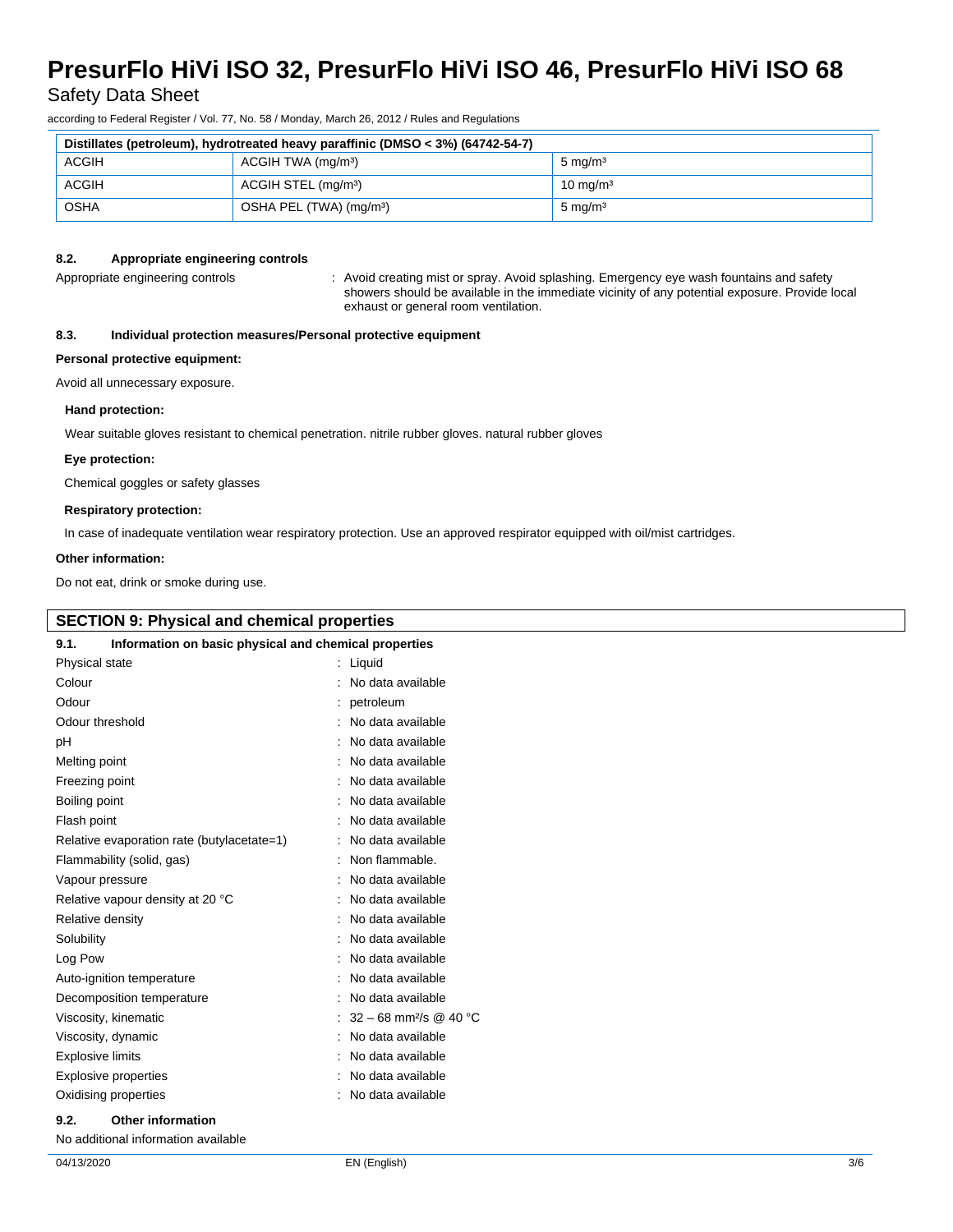Safety Data Sheet

according to Federal Register / Vol. 77, No. 58 / Monday, March 26, 2012 / Rules and Regulations

# **SECTION 10: Stability and reactivity**

### **10.1. Reactivity**

No dangerous reactions known.

#### **10.2. Chemical stability**

Stable under normal conditions.

# **10.3. Possibility of hazardous reactions**

Hazardous polymerization will not occur.

# **10.4. Conditions to avoid**

Direct sunlight. Extremely high or low temperatures.

#### **10.5. Incompatible materials**

Strong acids. Strong bases. Strong oxidizers.

#### **10.6. Hazardous decomposition products**

Carbon monoxide. Carbon dioxide.

# **SECTION 11: Toxicological information**

# **11.1. Information on toxicological effects**

| Acute toxicity (oral)       | : Not classified |
|-----------------------------|------------------|
| Acute toxicity (dermal)     | : Not classified |
| Acute toxicity (inhalation) | : Not classified |

| Distillates (petroleum), hydrotreated heavy paraffinic (DMSO < 3%) (64742-54-7) |                                                                                            |  |
|---------------------------------------------------------------------------------|--------------------------------------------------------------------------------------------|--|
| LD50 oral rat                                                                   | > 5000 mg/kg                                                                               |  |
| LD50 dermal rabbit                                                              | > 2000 mg/kg                                                                               |  |
| LC50 inhalation rat (mg/l)                                                      | $> 5.53$ mg/l/4h                                                                           |  |
| Skin corrosion/irritation                                                       | : Not classified                                                                           |  |
| Serious eye damage/irritation                                                   | : Not classified                                                                           |  |
| Respiratory or skin sensitisation                                               | : Not classified                                                                           |  |
| Germ cell mutagenicity                                                          | : Not classified                                                                           |  |
| Carcinogenicity                                                                 | : Not classified                                                                           |  |
| Reproductive toxicity                                                           | : Not classified                                                                           |  |
| STOT-single exposure                                                            | : Not classified                                                                           |  |
| STOT-repeated exposure                                                          | : Not classified                                                                           |  |
| Aspiration hazard                                                               | : Not classified                                                                           |  |
| Viscosity, kinematic                                                            | : $32 - 68$ mm <sup>2</sup> /s @ 40 °C                                                     |  |
| Likely routes of exposure                                                       | : Inhalation. Skin and eye contact.                                                        |  |
| Symptoms/effects                                                                | : Not expected to present a significant hazard under anticipated conditions of normal use. |  |

# **SECTION 12: Ecological information**

| 12.1.<br>Toxicity                                                               |                |
|---------------------------------------------------------------------------------|----------------|
| Distillates (petroleum), hydrotreated heavy paraffinic (DMSO < 3%) (64742-54-7) |                |
| EC50 crustacea                                                                  | $> 10000$ mg/l |
| 12.2.<br>Persistence and degradability                                          |                |
| PresurFlo HiVi ISO 32, PresurFlo HiVi ISO 46, PresurFlo HiVi ISO 68             |                |
| Persistence and degradability<br>Not established.                               |                |
| 12.3.<br><b>Bioaccumulative potential</b>                                       |                |
| PresurFlo HiVi ISO 32, PresurFlo HiVi ISO 46, PresurFlo HiVi ISO 68             |                |
| Not established.<br>Bioaccumulative potential                                   |                |

## **12.4. Mobility in soil**

No additional information available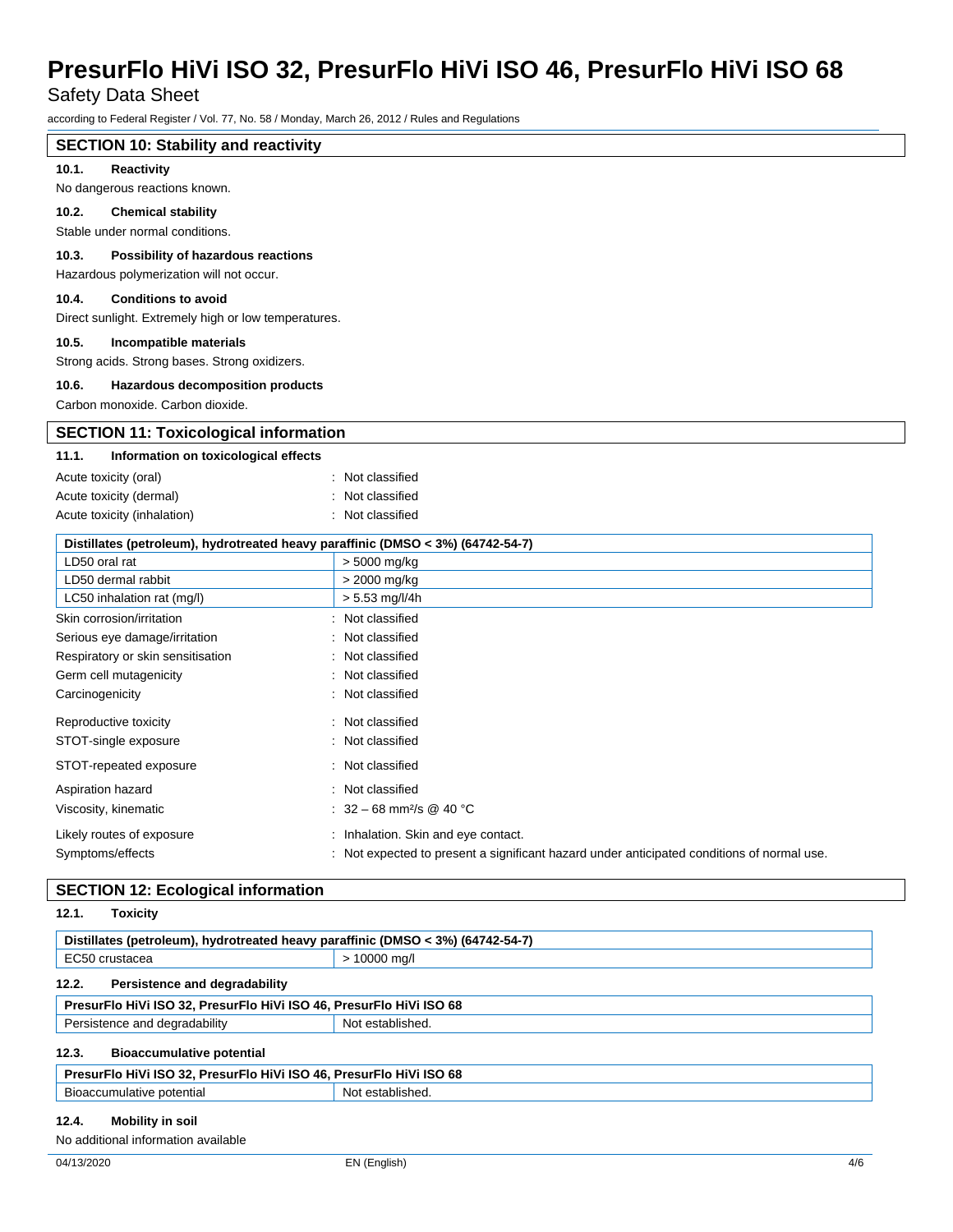Safety Data Sheet

according to Federal Register / Vol. 77, No. 58 / Monday, March 26, 2012 / Rules and Regulations

# **12.5. Other adverse effects**

Other information **Channel Contract Contract Channel Channel Channel Channel Channel Channel Channel Channel Channel Channel Channel Channel Channel Channel Channel Channel Channel Channel Channel Channel Channel Channel C** 

# **SECTION 13: Disposal considerations**

# **13.1. Disposal methods**

| Sewage disposal recommendations | : Do not dispose of waste into sewer.                                     |
|---------------------------------|---------------------------------------------------------------------------|
| Waste disposal recommendations  | : Dispose in a safe manner in accordance with local/national regulations. |
| Ecology - waste materials       | Avoid release to the environment.                                         |

# **SECTION 14: Transport information**

#### **Department of Transportation (DOT)**

In accordance with DOT

Not regulated.

#### **Transport by sea**

Not regulated.

#### **Air transport**

Not regulated.

# **SECTION 15: Regulatory information**

#### **15.1. US Federal regulations**

All components of this product are listed, or excluded from listing, on the United States Environmental Protection Agency Toxic Substances Control Act (TSCA) inventory

This product or mixture is not known to contain a toxic chemical or chemicals in excess of the applicable de minimis concentration as specified in 40 CFR §372.38(a) subject to the reporting requirements of section 313 of Title III of the Superfund Amendments and Reauthorization Act of 1986 and 40 CFR Part 372.

## **15.2. International regulations**

#### **CANADA**

| Distillates (petroleum), hydrotreated heavy paraffinic (DMSO < 3%) (64742-54-7) |  |  |  |
|---------------------------------------------------------------------------------|--|--|--|
| Listed on the Canadian DSL (Domestic Substances List) inventory.                |  |  |  |

#### **EU-Regulations**

Listed on the EEC inventory EINECS (European Inventory of Existing Commercial Chemical Substances)

### **National regulations**

#### **Distillates (petroleum), hydrotreated heavy paraffinic (DMSO < 3%) (64742-54-7)**

Listed on the AICS (Australian Inventory of Chemical Substances)

- Listed on IECSC (Inventory of Existing Chemical Substances Produced or Imported in China)
- Listed on the Japanese ENCS (Existing & New Chemical Substances) inventory

Listed on KECI (Korean Existing Chemicals Inventory)

Listed on the TCSI (Taiwan Chemical Substance Inventory)

Listed on PICCS (Philippines Inventory of Chemicals and Chemical Substances)

Listed on NZIoC (New Zealand Inventory of Chemicals)

# **15.3. US State regulations**

WARNING: This product can expose you to Ethylene oxide, which is known to the State of California to cause cancer and birth defects or other reproductive harm. For more information go to www.P65Warnings.ca.gov.

| Component                   | Carcinogenicity | Developmental<br>toxicity | Reproductive<br>toxicity male | Reproductive<br>toxicity<br>female | No significant<br>risk level (NSRL) | Maximum<br>allowable<br>dose level<br>(MADL) |
|-----------------------------|-----------------|---------------------------|-------------------------------|------------------------------------|-------------------------------------|----------------------------------------------|
| Ethylene oxide(75-21-<br>8) | $\mathsf{X}$    | $\lambda$                 |                               |                                    | 2 µg/day                            | 20 µg/day                                    |